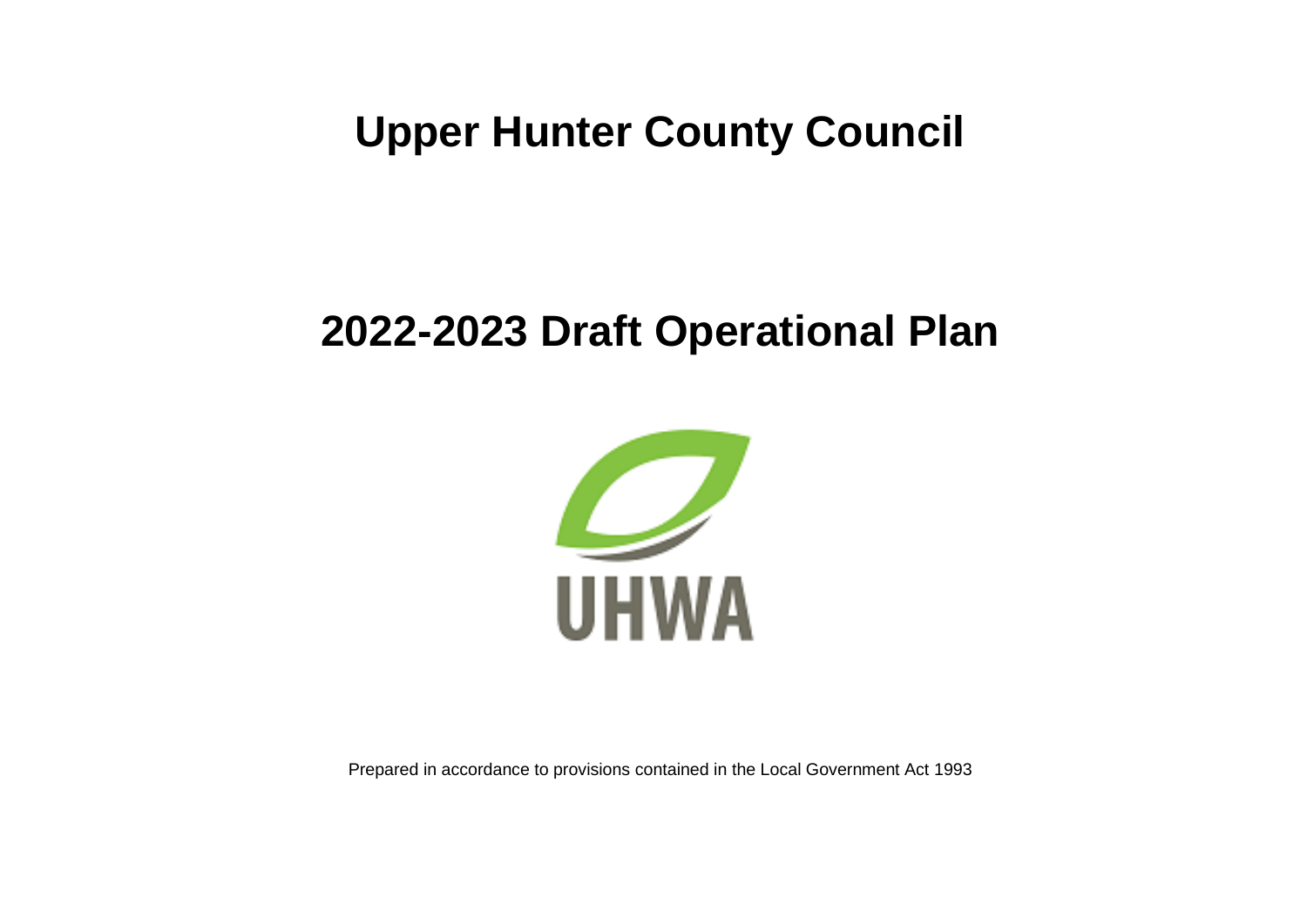## **Table of Contents**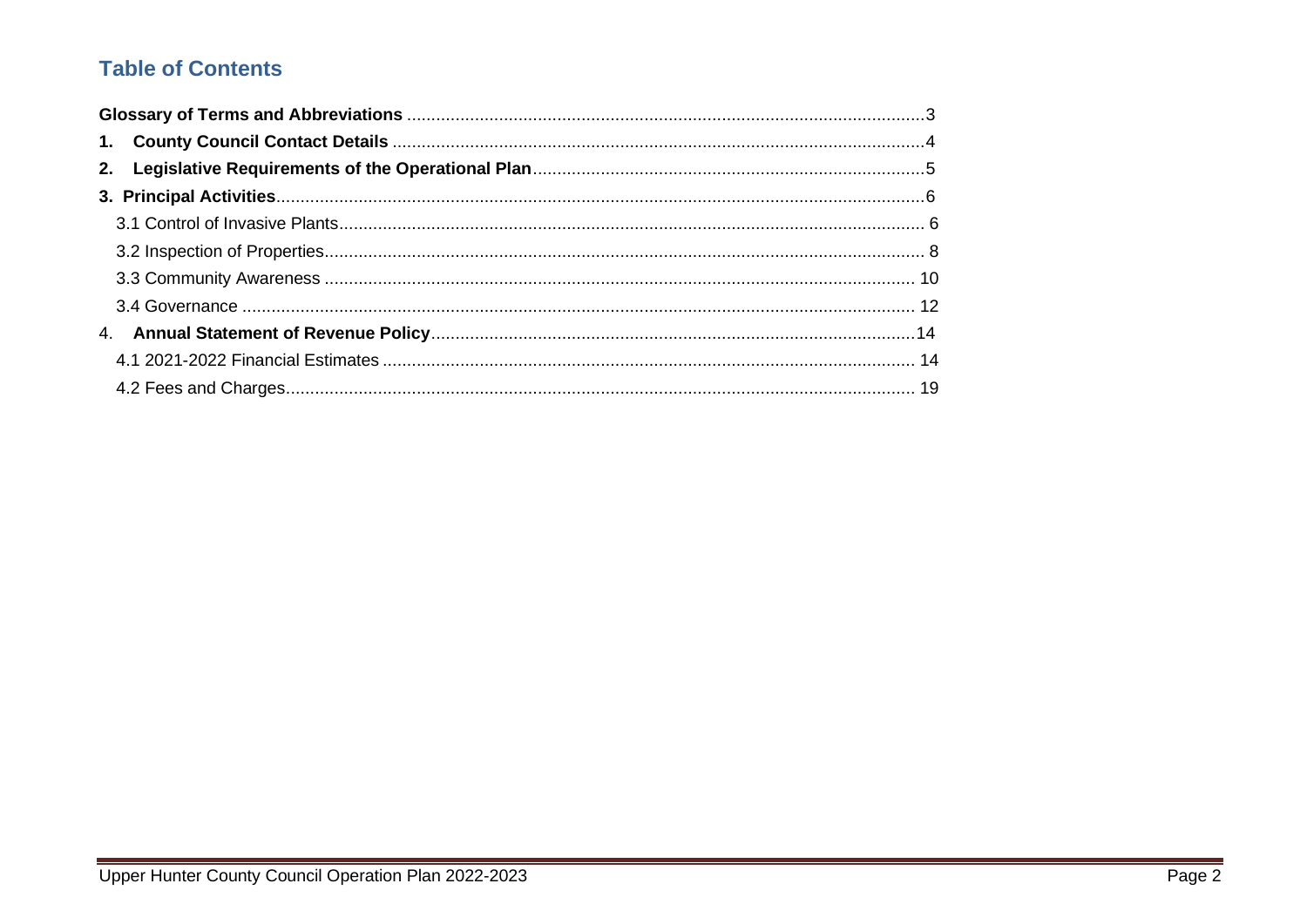# <span id="page-2-0"></span>**Glossary of Terms and Abbreviations**

The following definitions and abbreviations are used in the Upper Hunter County Council Delivery and Operational Plan:

| <b>BASP</b>                 | Upper Hunter County Council Business Activity Strategic Plan                                                                                                                                                                                                                                                                     |
|-----------------------------|----------------------------------------------------------------------------------------------------------------------------------------------------------------------------------------------------------------------------------------------------------------------------------------------------------------------------------|
| <b>Constituent Councils</b> | means Muswellbrook Shire Council, Singleton Council and Upper Hunter Shire Councils collectively. These local government areas<br>constitute the area of operation for the Upper Hunter County Council.                                                                                                                          |
| <b>Council</b>              | <b>Upper Hunter County Council</b>                                                                                                                                                                                                                                                                                               |
| <b>County Council</b>       | <b>Upper Hunter County Council</b>                                                                                                                                                                                                                                                                                               |
| <b>GDB</b>                  | General Biosecurity Duty as it applies to weeds in the NSW Biosecurity Act 2015.<br>This Duty requires that:                                                                                                                                                                                                                     |
|                             | Any person dealing with biosecurity matter must take measures to prevent, eliminate or minimise the biosecurity risk (as far as is<br>reasonably practicable). The GBD applies equally to a carrier of biosecurity matter and to any person who knows or ought to know of<br>the biosecurity risks associated with the activity. |
| <b>HRSWMP</b>               | Hunter Regional Strategic Weed Management Plan                                                                                                                                                                                                                                                                                   |
| <b>Invasive Plant(s)</b>    | Plants which have been regionally prioritised by the HRSWMP or contained in Biosecurity Act 2015 and associated regulations for<br>the area of operation of the Upper Hunter County Council.                                                                                                                                     |
| <b>LGA 1993</b>             | <b>NSW Local Government Act 1993</b>                                                                                                                                                                                                                                                                                             |
| <b>NSW DPI</b>              | NSW Department of Primary Industries                                                                                                                                                                                                                                                                                             |
| <b>NBA 2015</b>             | NSW Biosecurity Act, 2015                                                                                                                                                                                                                                                                                                        |
| <b>UHCC</b>                 | <b>Upper Hunter County Council</b>                                                                                                                                                                                                                                                                                               |
| <b>UHWA</b>                 | Upper Hunter Weeds Authority, the Upper Hunter County Council's registered trading name                                                                                                                                                                                                                                          |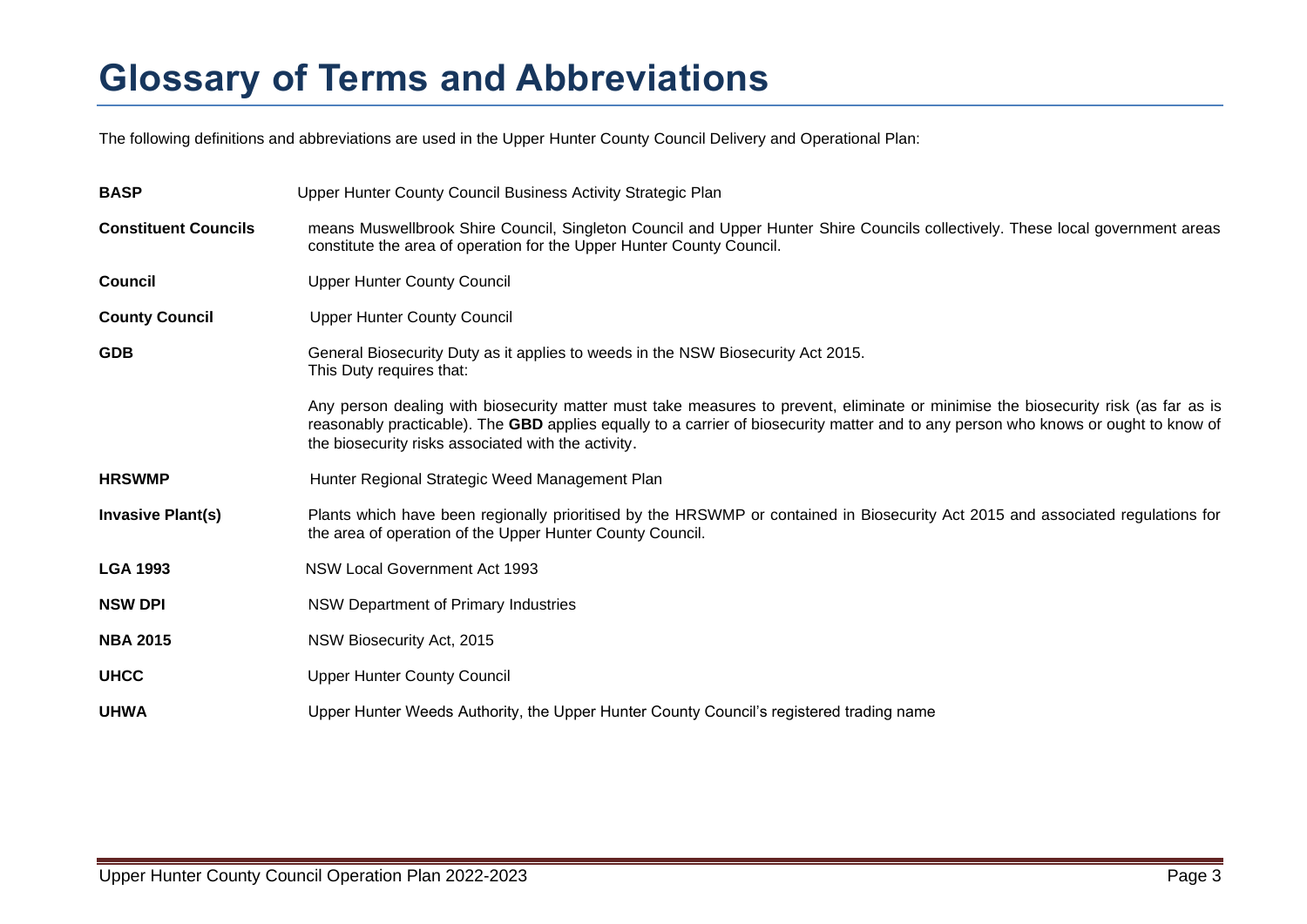# <span id="page-3-0"></span>**1. County Council Contact Details**

## Head Office

Unit 2 13 Thomas Mitchell Drive MUSWELLBROOK NSW 2333

All Correspondence to be addressed to:

General Manager Upper Hunter County Council PO Box 122 MUSWELLBROOK NSW 2333

Telephone: 02 65410323<br>Email: admin@uhwa [admin@uhwa.org.au](mailto:admin@uhwa.org.au) Web Site: [http://www.uhwa.org.au](http://www.uhwa.org.au/)

## District Contacts

| <b>Scone District</b>             | <b>Muswellbrook District</b> | <b>Singleton District</b>                |
|-----------------------------------|------------------------------|------------------------------------------|
| National Parks and Wildlife Depot | Unit 2                       | Singleton Council                        |
| 17 Hayes Street.                  | 13 Thomas Mitchell Drive     | <b>Cnr Queen Street and Civic Avenue</b> |
| SCONE NSW 2337                    | MUSWELLBROOK NSW 2333        | SINGLETON NSW 2330                       |
| Telephone: 0408 683 492           | Telephone: 0408 683 491      | Telephone: 0408 683 493                  |
|                                   |                              |                                          |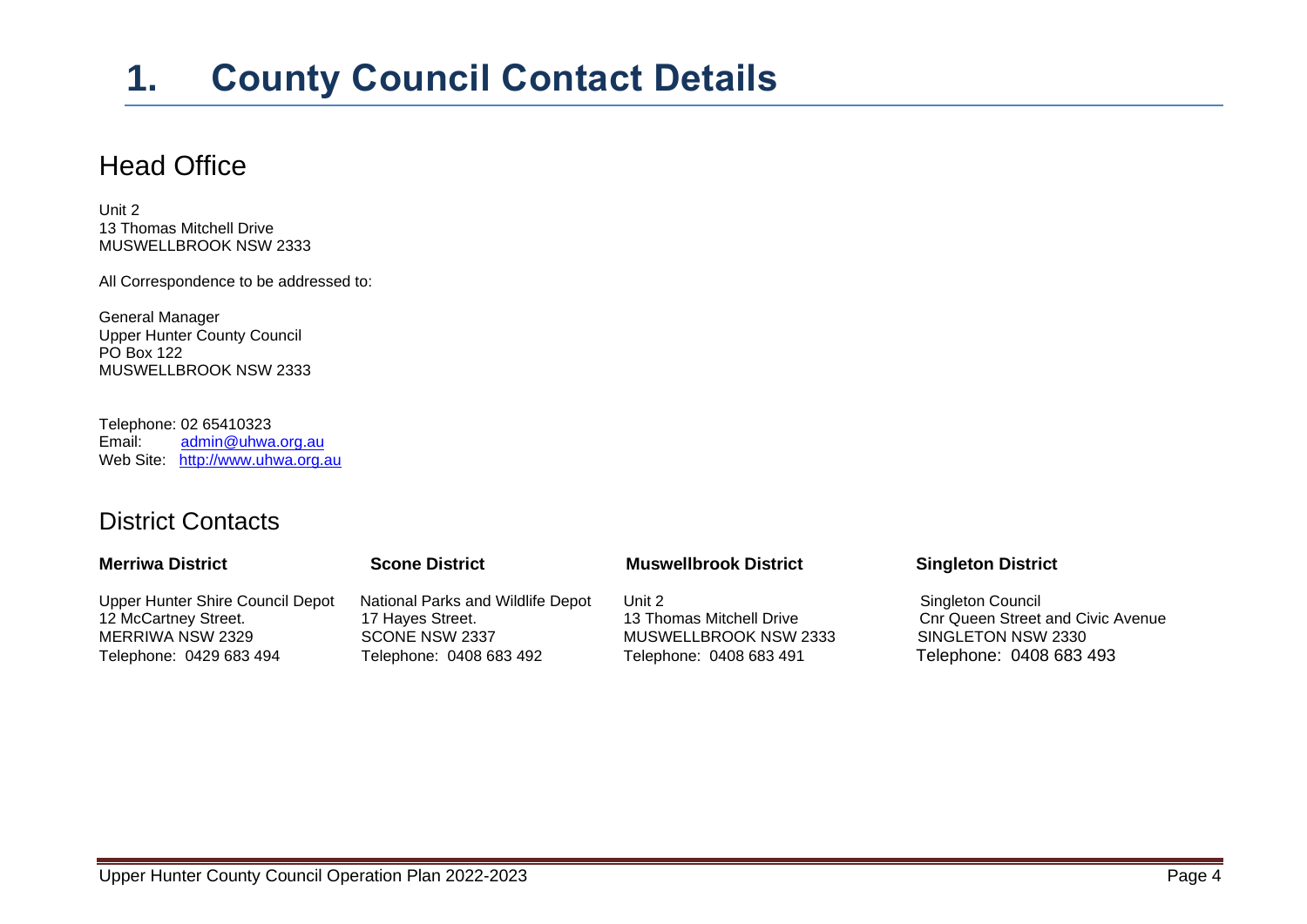# <span id="page-4-0"></span>**2. Legislative Requirements of the Operational Plan**

In accordance with Section 405, Local Government Act 1993 (LGA 1993), Council is required to develop an Operational Plan which:

- 1. Details the principal activities that Council will undertake to achieve the objectives established in the Business Activity Strategic Plan (BASP), which are within the resources available to Council as outlined in Resourcing Strategy contained in Council's BASP.
- 2. Includes a method of assessment to determine the effectiveness of each principal activity in achieving the objectives at which the activity is directed.
- 3. Statement of Revenue Policy for the year covered by the Operational Plan.

In regards to the operation of UHCC, Clause 201 Local Government (General) Regulation 2005 (LGR 2005) requires the Statement of Revenue Policy to contain details of:

- a) Estimated income and expenditure
- b) Proposed rates and charges

Clause 203, LGR 2005 requires that budget review statements and a revision of estimates must be reported to Council within two (2) months after the end of each quarter (except the June quarter).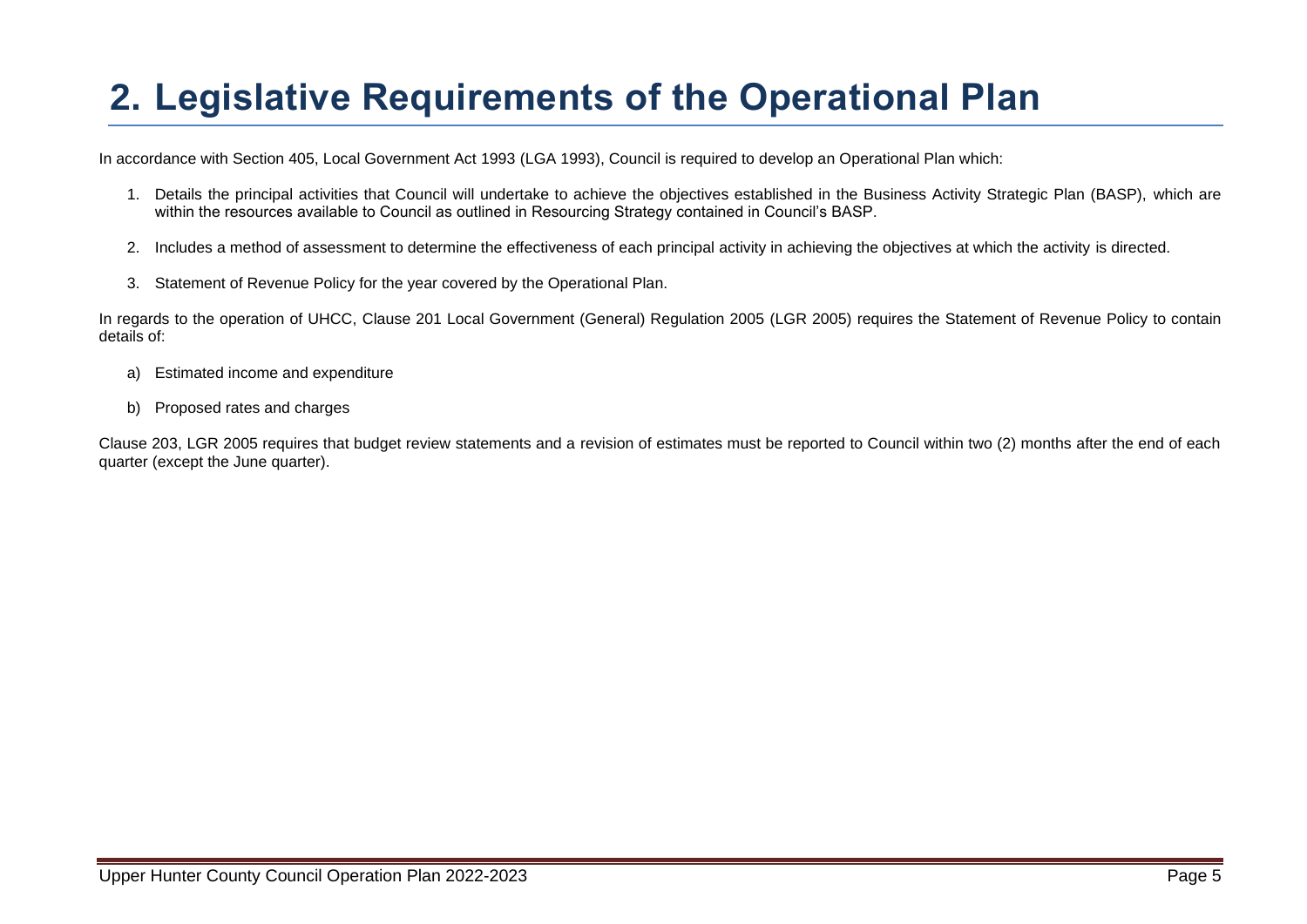# <span id="page-5-0"></span>**3. Principal Activities**

## <span id="page-5-1"></span> **3.1 Control of Invasive Plants**

| <b>Program Goals:</b> | To ensure that regionally prioritised Invasive Plants are controlled on public roads, recreation areas and other lands controlled by<br>Constituent Councils in accordance with the Hunter Regional Strategic Weed Management Plan. |
|-----------------------|-------------------------------------------------------------------------------------------------------------------------------------------------------------------------------------------------------------------------------------|
|                       | Support Invasive Plant control programs on private lands                                                                                                                                                                            |
|                       | Ensure that weeds do not adversely affect the health and welfare of the community                                                                                                                                                   |

| <b>Objective</b>                                                                                                     | <b>Responsibility for</b><br><b>Achievement</b>             | <b>Statement of Means</b>                                                                                                                                                                                   | <b>Performance Target</b>                                                                                           | <b>Performance Measure</b>                                                                                                                                  |
|----------------------------------------------------------------------------------------------------------------------|-------------------------------------------------------------|-------------------------------------------------------------------------------------------------------------------------------------------------------------------------------------------------------------|---------------------------------------------------------------------------------------------------------------------|-------------------------------------------------------------------------------------------------------------------------------------------------------------|
| Prevent the establishment of<br>new Invasive Plants on public<br>lands under the control of<br>constituent Councils. | <b>District Biosecurity</b><br>$\bullet$<br><b>Officers</b> | Staff instigate and conduct<br>coordinated treatment programs on<br>high-risk sites and pathways<br>When conducting other principal<br>activities staff monitor for infestations<br>of new invasive plants. | 360 of high-risk sites<br>monitored and all new<br>infestations treated.                                            | Quarterly reports to Council<br>contain details of area<br>monitored and area of species<br>treated                                                         |
| 2. Fully and continuously suppress<br>and destroy all regionally<br>prioritise eradicate category<br>Invasive.       | <b>District Biosecurity</b><br>$\bullet$<br><b>Officers</b> | Using the latest weed control<br>techniques and practices, treat with<br>herbicides and other suitable<br>integrated weed management<br>systems                                                             | No increase in infestations                                                                                         | All reported eradicate category<br>Invasive Plants infestations<br>treated each year in<br>accordance with Council's<br>Roadside Spraying Policy.           |
| 3. Prevent the spread and reduce<br>the numbers and distribution of<br>Invasive Plants.                              | <b>District Biosecurity</b><br><b>Officers</b>              | Using the latest weed control<br>techniques and practices treat plants<br>with herbicides and other suitable<br>integrated weed management<br>systems.                                                      | Contain and reduce known<br>infestations of regional<br>prioritised Invasive Plants on<br>an annual seasonal basis. | All reported invasive plants<br>infestations to be treated each<br>year subject to funding and in<br>accordance with Council's<br>Roadside Spraying Policy. |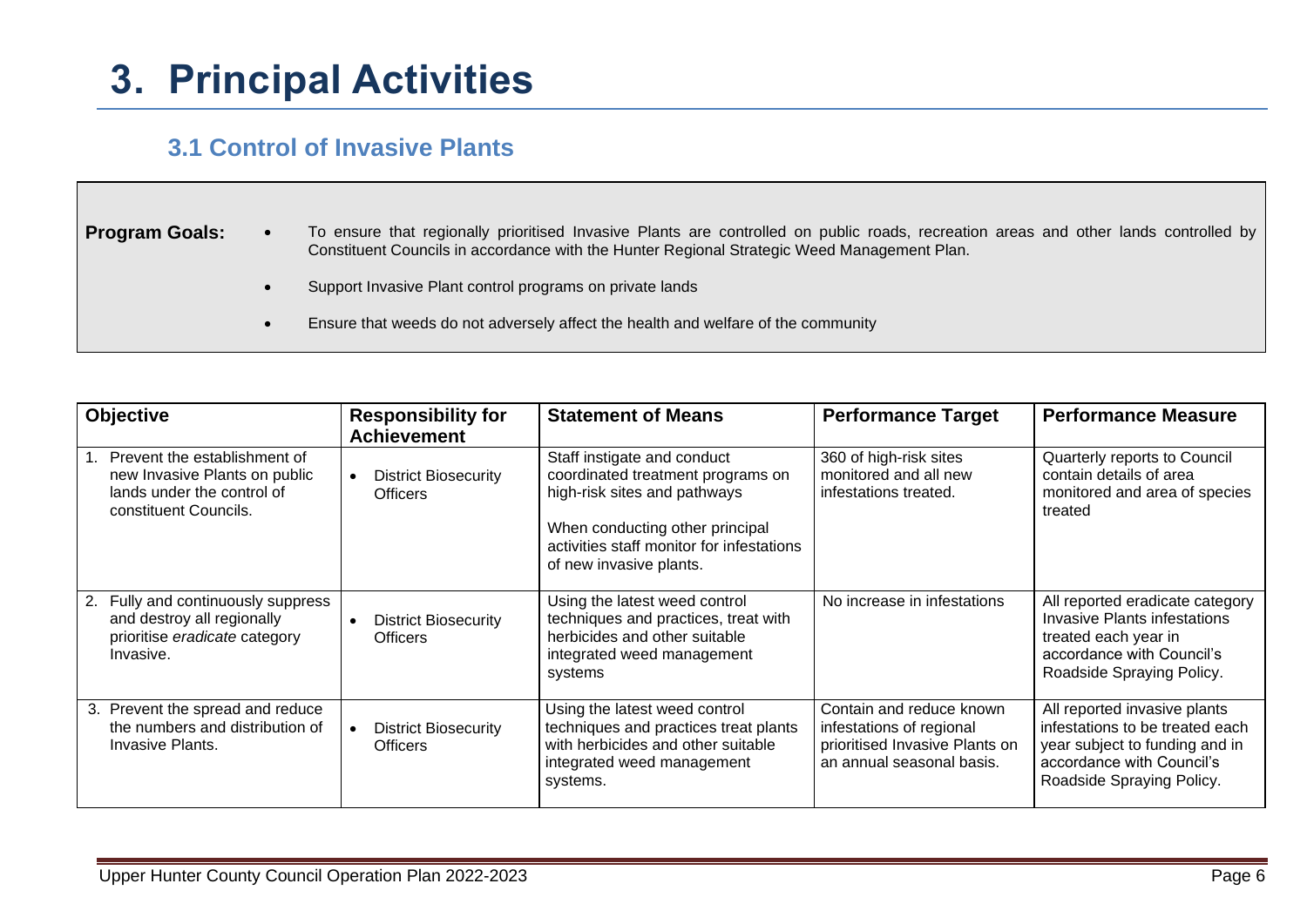| Objective                                                                                                                                   | <b>Responsibility for</b><br><b>Achievement</b>                                                    | <b>Statement of Means</b>                                                                                                                                                                                                                                                                                                                                                                                                                              | <b>Performance Target</b>                                                                                                | <b>Performance Measure</b>                                                                               |
|---------------------------------------------------------------------------------------------------------------------------------------------|----------------------------------------------------------------------------------------------------|--------------------------------------------------------------------------------------------------------------------------------------------------------------------------------------------------------------------------------------------------------------------------------------------------------------------------------------------------------------------------------------------------------------------------------------------------------|--------------------------------------------------------------------------------------------------------------------------|----------------------------------------------------------------------------------------------------------|
| 4. Eradicate targeted Invasive<br>Plants species from designated<br>areas                                                                   | <b>General Manager</b><br>$\bullet$<br><b>District Biosecurity</b><br>$\bullet$<br><b>Officers</b> | Coordinate the eradication of<br>targeted Invasive Plants species<br>from areas where eradication of<br>specified Invasive Plant species is<br>considered achievable.<br>Financially assist approved projects<br>in accordance with Council's<br>Invasive Plant Strategic Control<br>Policy.                                                                                                                                                           | Council supports at least 4<br>programs during 2021/22                                                                   | Quarterly Reports to Council<br>on progress of control<br>programs.                                      |
| 5. Support Invasive Plant control<br>programs on private lands                                                                              | <b>General Manager</b><br>$\bullet$                                                                | Support Grant applications by the<br>public for weed control projects.<br>Provide advice on control methods<br>and assist in developing control<br>programs                                                                                                                                                                                                                                                                                            | Number of landholder<br>programs assisted.                                                                               | Report Quarterly to Council on<br>the number of landholders<br>assisted.                                 |
| 6. Reduce the risk from Invasive<br>Plants which are poisonous to<br>humans and animals on public<br>lands.                                 | <b>General Manager</b><br>$\bullet$<br><b>District Biosecurity</b><br>$\bullet$<br><b>Officers</b> | Prioritise treatment of poisonous<br>Invasive Plants on public land.                                                                                                                                                                                                                                                                                                                                                                                   | Reduce the extent of<br>infestations of Invasive<br>Plants which are considered<br>a risk to human and animal<br>health. | No reports of humans or<br>animals being affected by<br>contact with Invasive Plants on<br>public lands. |
| 7. Maintain the health of staff and<br>public who may come into<br>contact with herbicides during<br>the invasive weed spraying<br>program. | <b>General Manager</b><br>$\bullet$<br><b>District Biosecurity</b><br>$\bullet$<br><b>Officers</b> | Staff to use herbicides in accordance<br>with guidelines of Council, industry<br>standards and specific guidelines on<br>the label of each herbicide being<br>used.<br>Spraying operations to cease when<br>there is a danger of the public<br>becoming contaminated with<br>herbicides by spray or volatile drift<br>onto neighbouring properties or<br>contamination of produce likely to be<br>consumed by the public, such as<br>blackberry fruit. | Report of no herbicide<br>related illnesses.                                                                             | No complaints or reports of ill<br>health from the public or staff<br>related to this activity.          |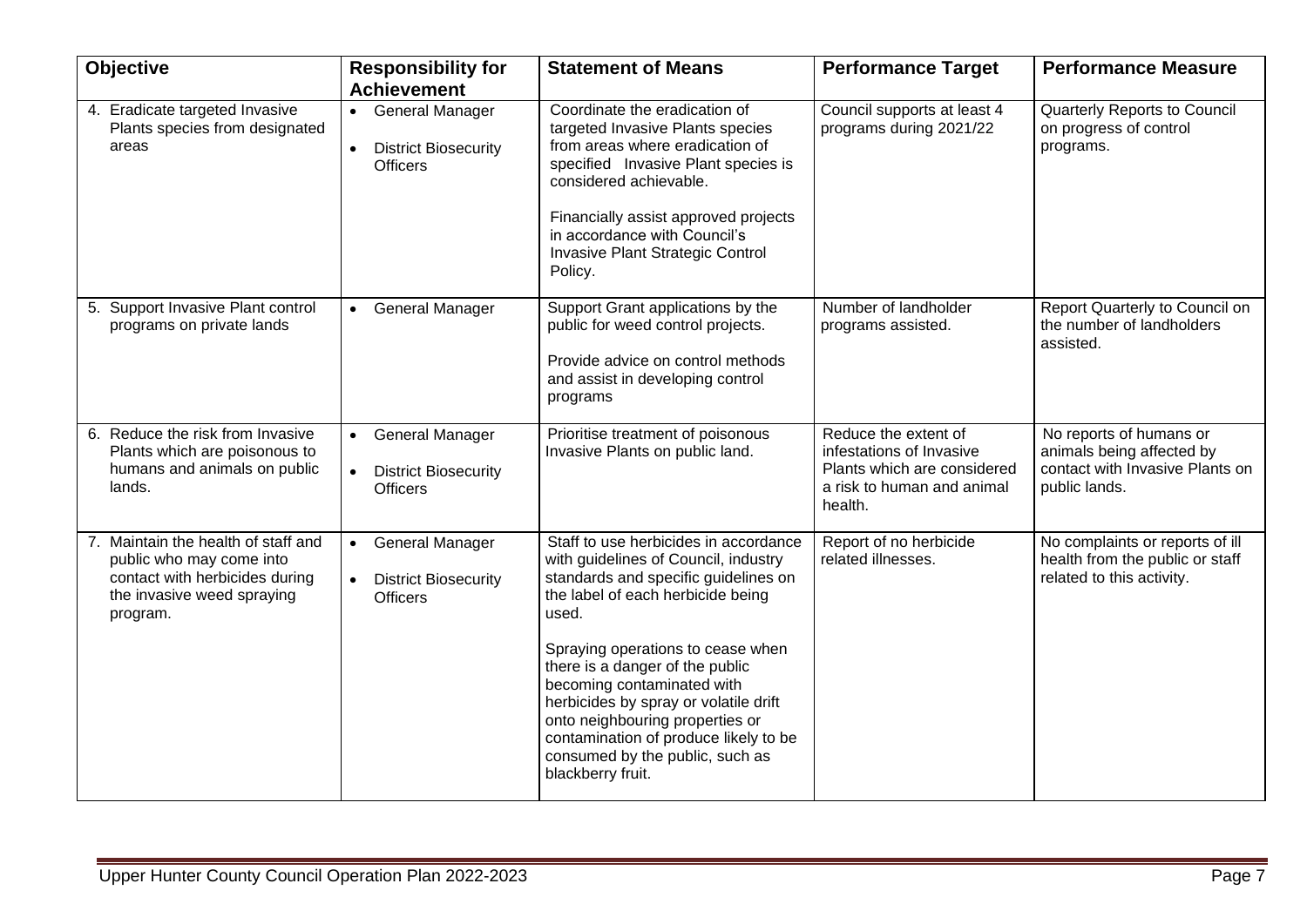## <span id="page-7-0"></span>**3.2 Inspection of Properties**

**Program Goals:** • Inspect public and private properties and to advise land managers on the implementation of Invasive Plant control programs in accordance with their GBD under Biosecurity Act, 2015.

- Report the existence, type and extent of Invasive Plant infestations.
- Monitor the effectiveness of each land manager's invasive plant control program.
- Where control programs do not comply with a land manager's GBD commence consultation and/or legal action under the Biosecurity Act, 2015.
- Prevent the establishment of new Priority Invasive Plant species
- Advise land managers on Priority Invasive Plant Species best practice control methods

| <b>Objective</b>                                                                                 | <b>Responsibility for</b><br><b>Achievement</b> | <b>Statement of Means</b>                                                                                                                                                                                                                                 | <b>Performance Target</b>                                               | <b>Performance Measure</b>                                                                     |
|--------------------------------------------------------------------------------------------------|-------------------------------------------------|-----------------------------------------------------------------------------------------------------------------------------------------------------------------------------------------------------------------------------------------------------------|-------------------------------------------------------------------------|------------------------------------------------------------------------------------------------|
| . Prevent the establishment of<br>priority Invasive Plant species<br>on private and public lands | <b>District Biosecurity</b><br><b>Officers</b>  | Systematically inspect various new<br>areas bounded by specific<br>landmarks, such as creek or road                                                                                                                                                       | Conduct 800 inspections of<br>rural properties (>10 ha) by<br>June 2022 | Inspection reports to Council to<br>contain a summary report on<br>all properties inspected in |
|                                                                                                  |                                                 | systems, each year.                                                                                                                                                                                                                                       | Conduct 100 inspections of<br>Peri Urban Properties                     | specific areas.                                                                                |
|                                                                                                  |                                                 | Report Invasive Plants found, degree<br>of infestation, location and area<br>infested and input of all data to the<br>database system.<br>Report action being carried out by<br>land occupier and further action<br>required by land occupier to Council. | (property area between 1 &<br>10 Ha) by June 2022                       |                                                                                                |
|                                                                                                  |                                                 |                                                                                                                                                                                                                                                           | Conduct 200 inspections of<br>urban properties (<1 ha) by<br>June 2022  |                                                                                                |
|                                                                                                  |                                                 |                                                                                                                                                                                                                                                           | Inspect 2,500 km of high-risk<br>pathways by June 2021.                 |                                                                                                |
|                                                                                                  |                                                 |                                                                                                                                                                                                                                                           | Inspect 360 high risk sites by<br>June 2022                             |                                                                                                |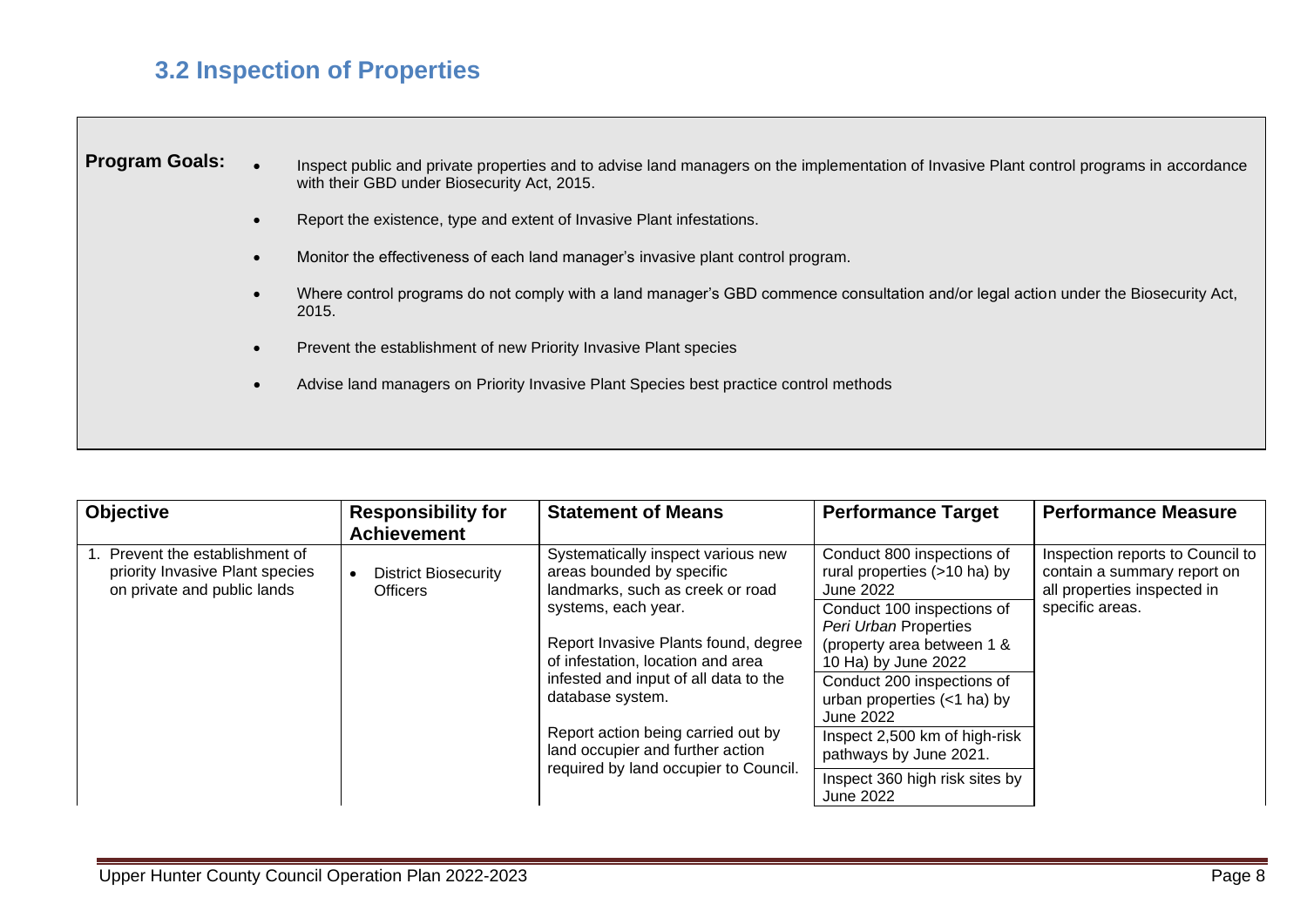| Objective                                                                                                                           | <b>Responsibility for</b><br><b>Achievement</b>                                       | <b>Statement of Means</b>                                                                                                                                                                                                                                                        | <b>Performance Target</b>                                                                                                                                                                              | <b>Performance Measure</b>                                                                                              |
|-------------------------------------------------------------------------------------------------------------------------------------|---------------------------------------------------------------------------------------|----------------------------------------------------------------------------------------------------------------------------------------------------------------------------------------------------------------------------------------------------------------------------------|--------------------------------------------------------------------------------------------------------------------------------------------------------------------------------------------------------|-------------------------------------------------------------------------------------------------------------------------|
| 2. Prevent the sale and transport<br>of Invasive Plants                                                                             | <b>District Biosecurity</b><br>$\bullet$<br><b>Officers</b>                           | Inspect all nurseries and other outlets<br>involve in the sale of plants quarterly.                                                                                                                                                                                              | No regional prioritised<br>Invasive Plants sold in area<br>of operation.                                                                                                                               | Inspections carried out on all<br>nurseries and other outlets<br>involve in the sale of plants<br>quarterly.            |
| Re-inspect all properties<br>3.<br>systematically who are or<br>should be undertaking<br><b>Invasive Plant control</b><br>programs. | <b>District Biosecurity</b><br>$\bullet$<br><b>Officers</b>                           | Systematically reinspect identified<br>properties with known infestations of<br><b>Invasive Plants.</b><br>Inspection reports to Council<br>containing recommendations for<br>actions required by land manager or<br>Council within a reasonable time of<br>the last inspection. | 10% reduction in area of<br>known infestations of<br>Invasive Plants on private<br>lands by June 2022.                                                                                                 | Reports to Council indicate the<br>reduction in infestation area on<br>properties subject to re-<br>inspection program. |
| Advise, co-ordinate and<br>4.<br>implement invasive plant<br>control programs.                                                      | <b>District Biosecurity</b><br>$\bullet$<br><b>Officers</b>                           | Provide advice to land managers on<br>a one-to-one basis. This advice will<br>be provided during inspections, field<br>days, over the phone, by letter or by<br>fact sheets.                                                                                                     | All land managers carry out<br>Invasive Plant control<br>procedures using integrated<br>management techniques in<br>accordance with the specified<br>actions for the categories of<br>Invasive Plants. | Inspection reports indicate a<br>containment, reduction and<br>eradication of Invasive Plants<br>on the property.       |
| Develop and maintain a<br>5.<br>Potential Priority Invasive<br>Plant species list                                                   | <b>General Manager</b><br><b>District Biosecurity</b><br>$\bullet$<br><b>Officers</b> | Using the Weed Risk Matrix<br>investigate the potential of the<br>introduction of new Invasive Plant<br>species through climate change.<br>Landholders advised of potential<br>Invasive Plant species during<br>inspections and community<br>engagement activities.              | Review all invasive plants<br>species present in adjoining<br>LLS Strategic Plans and not<br>contained in Hunter Regional<br><b>Strategic Weed Management</b><br>Plan                                  | Reports to Council indicate the<br>likelihood of potential new<br>invasive plants introduction to<br>the Upper Hunter.  |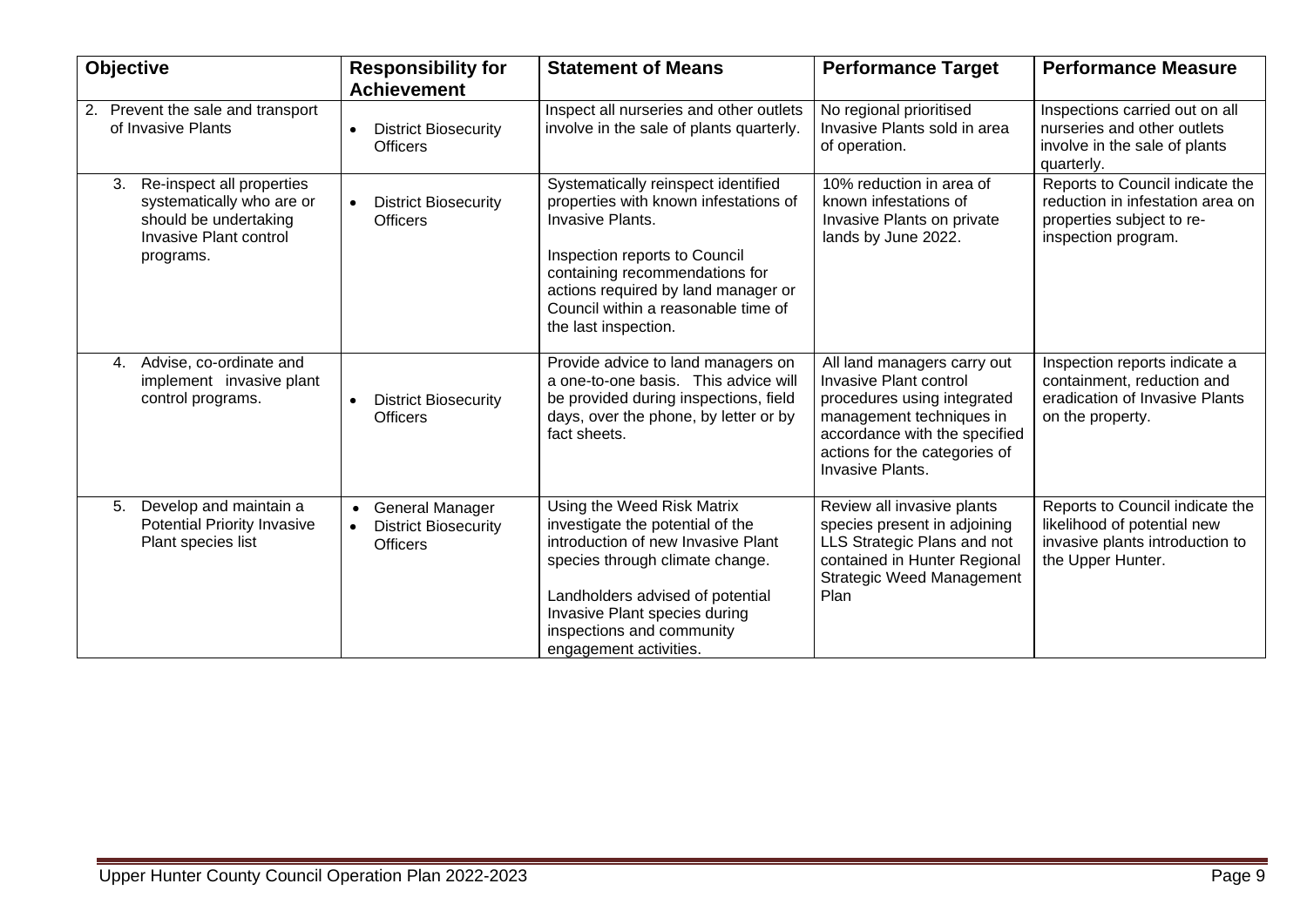## <span id="page-9-0"></span>**3.3 Community Awareness**

#### **Program Goals:**

• To promote an effective level of understanding of weed awareness and management strategies amongst all stakeholders.

- To maintain membership of and/or provide assistance to:
	- (i) Constituent Councils (ii) Weeds Advisory Groups;
	-
	- (iii) Neighbouring Councils;<br>(iv) Landcare Groups; Landcare Groups;
	- (v) Associated Weed Professional Associations;
	- (vi) Department of Primary Industries and other State Government Bodies;
	- (vii) C.S.I.R.O. and other Federal Government Bodies.

| <b>Objective</b>                                                                                                      | <b>Responsibility for</b><br><b>Achievement</b>                                             | <b>Statement of Means</b>                                                                                                                                                                                                                                                                                                                                                                                                                                                                                                                                                                                                            | <b>Performance Target</b>                                                                                                                                                                                                                                                                                               | <b>Performance Measure</b>                                                                                                                                                                                      |
|-----------------------------------------------------------------------------------------------------------------------|---------------------------------------------------------------------------------------------|--------------------------------------------------------------------------------------------------------------------------------------------------------------------------------------------------------------------------------------------------------------------------------------------------------------------------------------------------------------------------------------------------------------------------------------------------------------------------------------------------------------------------------------------------------------------------------------------------------------------------------------|-------------------------------------------------------------------------------------------------------------------------------------------------------------------------------------------------------------------------------------------------------------------------------------------------------------------------|-----------------------------------------------------------------------------------------------------------------------------------------------------------------------------------------------------------------|
| Develop public awareness of<br>Invasive Plants and promote<br>good weed management<br>practices using integrated weed | General Manager<br>$\bullet$<br><b>District Biosecurity</b><br>$\bullet$<br><b>Officers</b> | Conduct field days, seminars and<br>weed walks, speak at various farmer<br>or community group meetings.                                                                                                                                                                                                                                                                                                                                                                                                                                                                                                                              | Conduct 20 extension events<br>by June 2022.                                                                                                                                                                                                                                                                            | Report field days and other<br>activities conducted or<br>attended                                                                                                                                              |
| management strategies and<br>develop Weed Management<br>Plans for Invasive Plants of<br>regional importance.          |                                                                                             | Use various mediums such as email,<br>newsprint, radio, television (video)<br>and fact sheets to distribute<br>information on best practice on<br>Invasive Plant control.<br>Increase landholders' knowledge of<br>invasive plant control and<br>identification by providing information<br>to public on information sources such<br>as Council, regional and State<br>Government websites<br>Develop landholder contact database<br>to provide seasonal information on<br>best practice for weed control<br>activities.<br>Promote appropriate vegetation<br>management using integrated weed<br>control and management techniques. | Produce or be involved in 20<br>media articles by June 2022.<br>Distribute 900 public<br>awareness fact sheets and<br>weed information guides by<br>June 2022.<br>During inspection and<br>extension activities provide<br>landholders sources of<br>information on control and<br>identification of invasive<br>plants | Reports contain summary of<br>articles and other promotional<br>material distributed by staff to<br>the public.<br>Report more effective invasive<br>plant control programs being<br>undertaken by landholders. |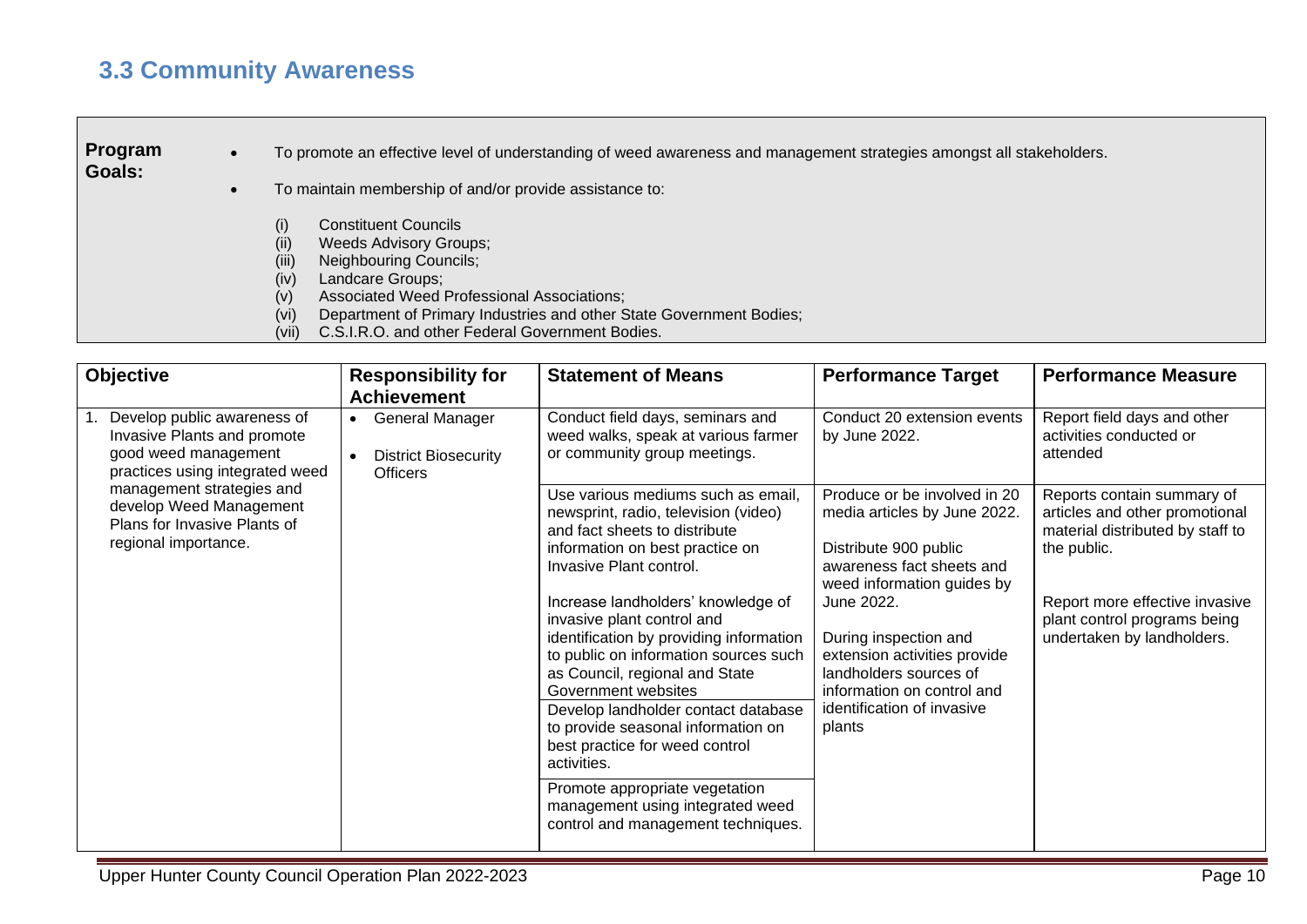| <b>Objective</b>                                                                                                                          | <b>Responsibility for</b><br><b>Achievement</b>                                                 | <b>Statement of Means</b>                                                                                                                | <b>Performance Target</b>                                                                                                                                                                                                                                                                  | <b>Performance Measure</b>                                                                                                                                                                   |
|-------------------------------------------------------------------------------------------------------------------------------------------|-------------------------------------------------------------------------------------------------|------------------------------------------------------------------------------------------------------------------------------------------|--------------------------------------------------------------------------------------------------------------------------------------------------------------------------------------------------------------------------------------------------------------------------------------------|----------------------------------------------------------------------------------------------------------------------------------------------------------------------------------------------|
|                                                                                                                                           |                                                                                                 | Assist Constituent Councils in<br>developing and implementing<br>strategies to fulfil their invasive plant<br>biosecurity obligations.   | Initiate consultation with<br>relevant staff of Constituent<br>Councils to define the role of<br>each entity in invasive plant<br>management and assist in<br>the development of<br>operational procedures to<br>minimise the risk of spread<br>and/or introduction of<br>invasive plants. | Report on the progress of the<br>adoption of strategies to fulfil<br><b>Constituent Councils and the</b><br><b>County Council's biosecurity</b><br>obligations regarding invasive<br>plants. |
| 2. Participate in regional advisory<br>groups, campaigns and surveys<br>being conducted by<br>stakeholders with weed control<br>interests | <b>General Manager</b><br>$\bullet$<br><b>District</b><br><b>Biosecurity</b><br><b>Officers</b> | Consult neighbouring Councils and<br>their Senior Staff.<br>Attend meetings which directly or<br>indirectly affect Council's operations. | Co-ordinate activities with<br>neighbouring Councils<br>through membership of<br>Hunter Weed Management<br>Committees.<br>Participate in meetings of<br>stakeholders.                                                                                                                      | Report attendance at regional<br>meetings.                                                                                                                                                   |
|                                                                                                                                           |                                                                                                 |                                                                                                                                          |                                                                                                                                                                                                                                                                                            |                                                                                                                                                                                              |
|                                                                                                                                           |                                                                                                 | Complete surveys or reports which<br>support the endeavours of other<br>bodies interested in weed control.                               |                                                                                                                                                                                                                                                                                            | Report support to other bodies<br>engaged in weed control<br>activities                                                                                                                      |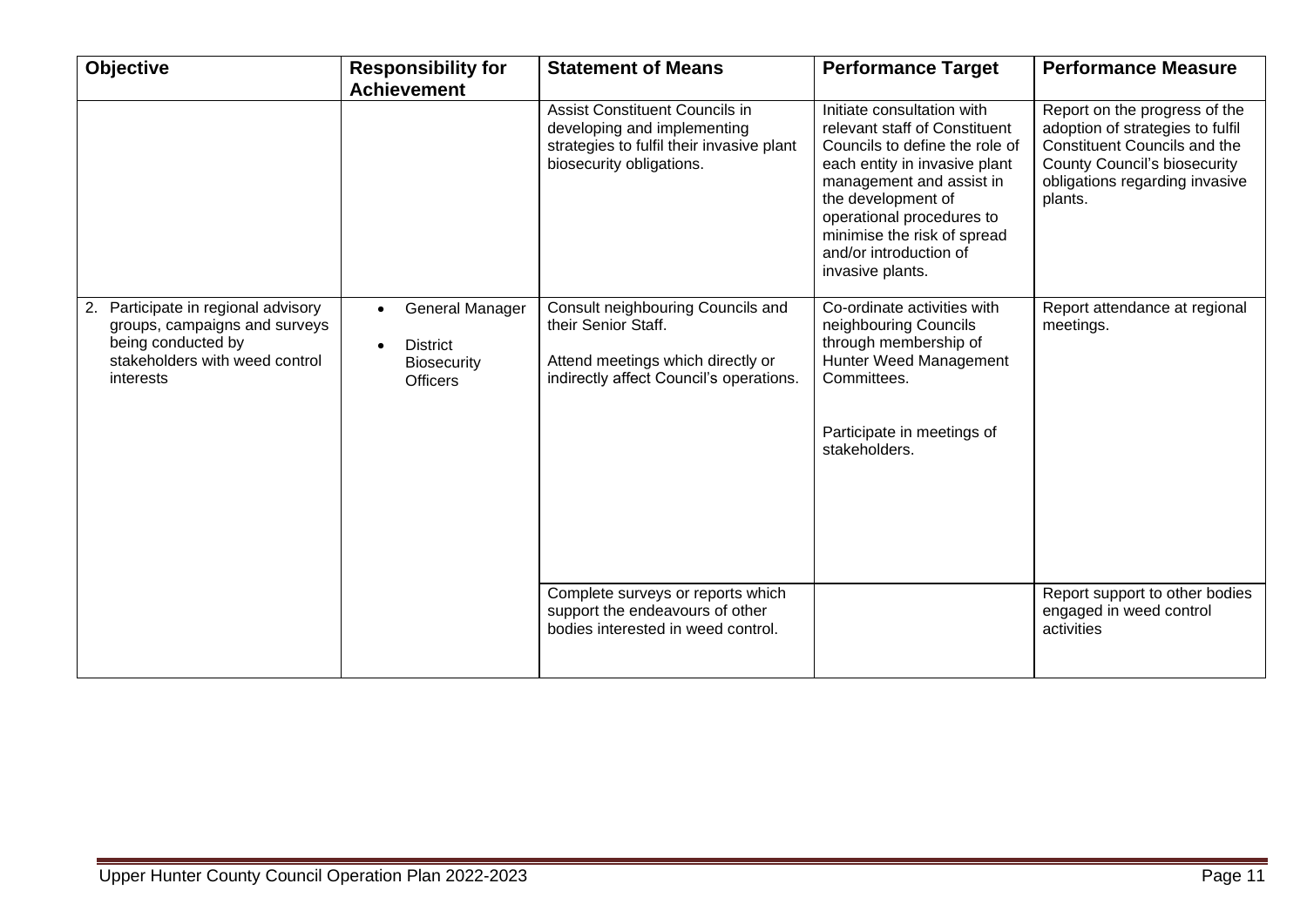## <span id="page-11-0"></span>**3.4 Governance**

### **Program Goals**

- To ensure effective and continuous communication, co-ordination and co-operation with each Constituent Council and the Department of Primary Industries.
- To secure the appropriate level of contributions and grants from Constituent Councils and Department of Primary Industries, sufficient to achieve Council's Goals and Objectives.
- Ensure that the County Council complies with its Legislative Reporting and Planning obligations.

| <b>Objective</b>                                                                                              | <b>Responsibility for</b><br><b>Achievement</b>          | <b>Statement of Means</b>                                                                                                                                                                                                         | <b>Performance Target</b>                                                                                                                                                                                                                                 | <b>Performance Measure</b>                                                                                                                                                                                                                          |
|---------------------------------------------------------------------------------------------------------------|----------------------------------------------------------|-----------------------------------------------------------------------------------------------------------------------------------------------------------------------------------------------------------------------------------|-----------------------------------------------------------------------------------------------------------------------------------------------------------------------------------------------------------------------------------------------------------|-----------------------------------------------------------------------------------------------------------------------------------------------------------------------------------------------------------------------------------------------------|
| <b>REPORTING</b>                                                                                              |                                                          |                                                                                                                                                                                                                                   |                                                                                                                                                                                                                                                           |                                                                                                                                                                                                                                                     |
| 1. Provide ongoing information to<br>Constituent Councils and the<br>NSW Department of Primary<br>Industries. | Councillors<br>$\bullet$<br>General Manager<br>$\bullet$ | The General Manager to provide<br>feedback and reports on<br>operations to each Constituent<br>Council.<br>Provide an annual Grant Return<br>report to Council and in turn the<br><b>Constituent Councils in summary</b><br>form. | Councillors to report to their<br>respective Councils after<br>each meeting, distribute fact<br>sheets and annual reports.<br>Maintain effective level of<br>accurate cost/benefit<br>feedback to Councils and the<br><b>NSW</b><br>Department of Primary | Elected Members/Senior<br>Staff's understanding and<br>appreciation of the need for<br>invasive weed control.<br>Compare level of funds to<br>previous year and willingness<br>of Constituent Councils to<br>make level of contributions<br>sought. |
|                                                                                                               |                                                          |                                                                                                                                                                                                                                   | Industries.                                                                                                                                                                                                                                               |                                                                                                                                                                                                                                                     |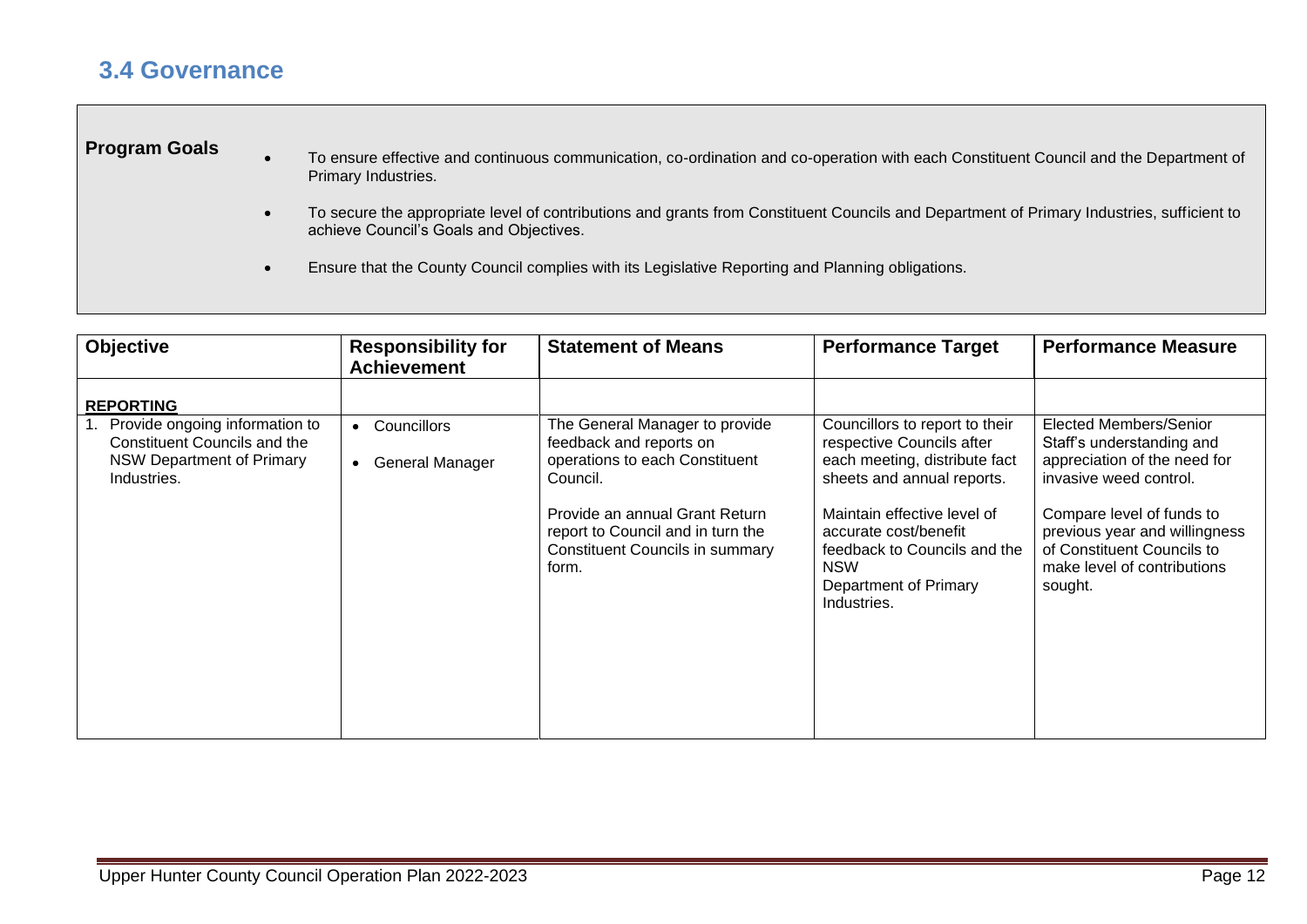| Objective                                                                | <b>Responsibility for</b><br><b>Achievement</b>                 | <b>Statement of Means</b>                                                                                              | <b>Performance Target</b>                                                                                              | <b>Performance Measure</b>                                                                                                                              |
|--------------------------------------------------------------------------|-----------------------------------------------------------------|------------------------------------------------------------------------------------------------------------------------|------------------------------------------------------------------------------------------------------------------------|---------------------------------------------------------------------------------------------------------------------------------------------------------|
| <b>STRATEGIC PLANNING</b><br>1. Achieve Management Planning<br>Practices | Councillors<br>$\bullet$<br><b>General Manager</b><br>$\bullet$ | General Manger reviews Council's<br><b>Business Activity Strategic Plan</b><br>(BASP) and associated Delivery<br>Plan. | BASP developed for the ten<br>period 2022-2032.                                                                        | BASP developed and adopted<br>by Council along with the<br>associated Delivery by June<br>2022.                                                         |
|                                                                          | Councillors<br>$\bullet$<br><b>General Manager</b><br>$\bullet$ | The General Manager to review and<br>monitor the Operational Plan and<br>report to Council.                            | Update and Review Council's<br>Delivery Program as part of<br>the development of Council's<br>Annual Operational Plan. | Operational Plan adopted by<br>Council by 30 June 2022.<br>Operational Plan review<br>presented to Council at each<br><b>Council Quarterly Meeting.</b> |
|                                                                          | Councillors<br>$\bullet$<br>General Manager<br>$\bullet$        | The General Manager to Annual<br>Report in accordance with Local<br>Government (General) Regulation<br>2005            | <b>Council's Annual Report</b><br>submitted Annually                                                                   | Council adopts and Submits<br>Annual Report by 30<br>November 2022.                                                                                     |
| 2. Ensure level of Grant Funding is<br>maintained.                       | <b>General Manager</b><br>$\bullet$                             | The General Manager to complete<br>applications and returns.                                                           | <b>Complete Grant Applications</b><br>and Returns on time.                                                             | Grants returns completed and<br>return by due dates.                                                                                                    |
| 3. Ensure Council Policies and<br>Procedures up to date and<br>current.  | <b>General Manager</b><br>$\bullet$                             | The General Manager conduct policy<br>and procedure reviews as required<br>and submit to Council for adoption.         | Review and adopt Policies<br>and Procedures by review<br>date.                                                         | Policies and Procedures<br>reviewed and adopted by<br>review date.                                                                                      |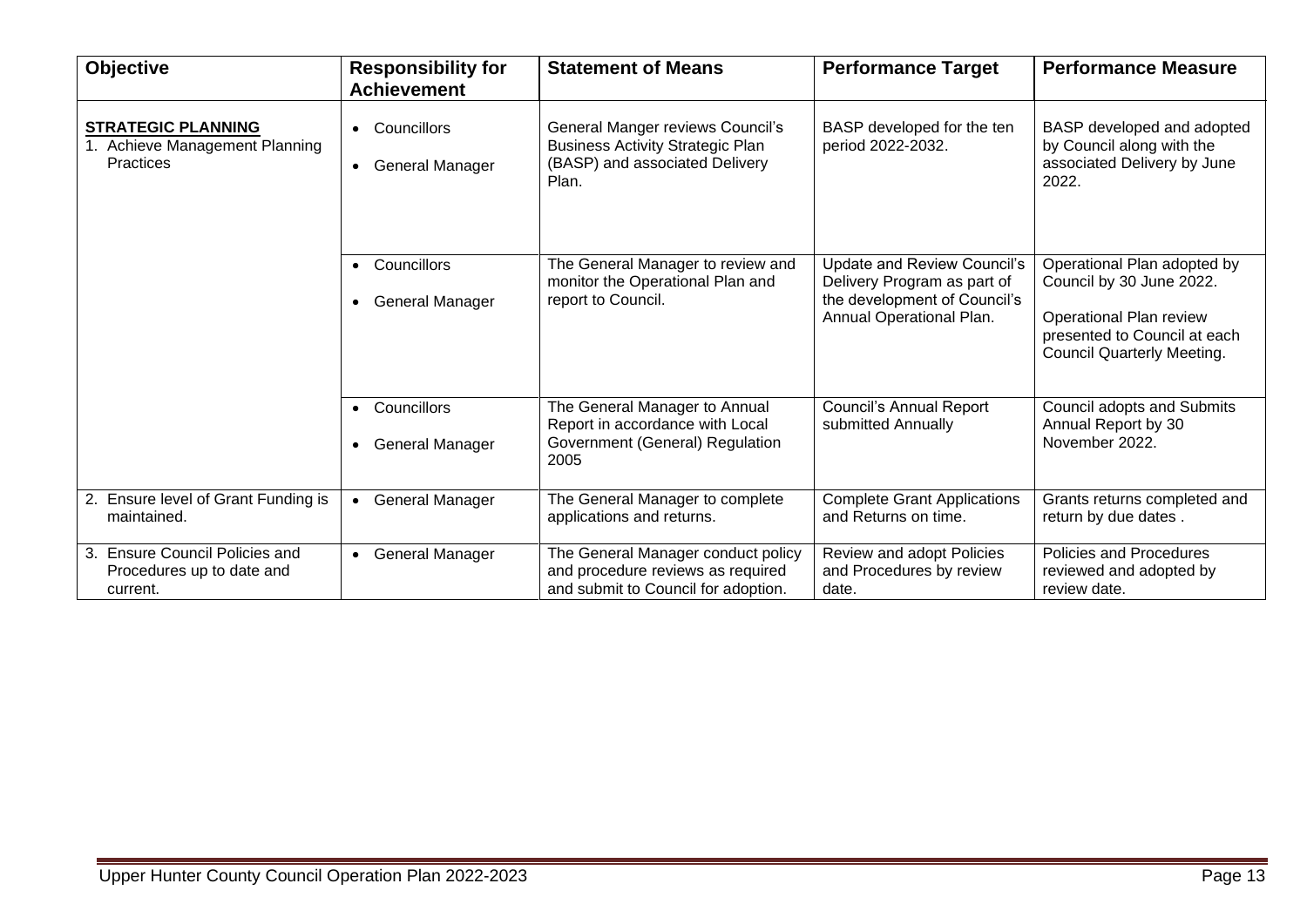# <span id="page-13-0"></span>4. **Annual Statement of Revenue Policy**

## <span id="page-13-1"></span>**4.1 2022-2023 Financial Estimates**

| <b>INCOME</b>                             |                                      |           |
|-------------------------------------------|--------------------------------------|-----------|
|                                           | Subsidy-Weed Control & Co-           |           |
| <b>Grants</b>                             | Ordination                           | 262,495   |
|                                           | Administration                       | 27,318    |
|                                           | <b>WAP 1520</b>                      | 1,102,018 |
|                                           | <b>Grants- Weed Control Projects</b> | 50,000    |
|                                           | <b>Wild Dog</b>                      |           |
| <b>Constituent Councils</b>               |                                      |           |
|                                           | Muswellbrook Shire Council           | 104,725   |
|                                           | <b>Upper Hunter Shire Council</b>    | 190,228   |
|                                           | Singleton Council                    | 104,725   |
|                                           |                                      |           |
| <b>Sundry Income</b>                      |                                      |           |
|                                           | <b>Private Works</b>                 | 27,718    |
|                                           | Interest on Investments              | 3,326     |
|                                           | <b>Section 64 Certificates</b>       |           |
|                                           | <b>Vehicles Contribution</b>         |           |
|                                           | <b>Equipment Hire</b>                |           |
|                                           | Fines & Costs                        | 2,000     |
|                                           | Sundry Income                        | 5,000     |
|                                           | Profit on Sale of Assets             | 49,000    |
| <b>Total Operational Income</b>           |                                      | 1,928,579 |
|                                           |                                      |           |
|                                           | <b>Assets Sold</b>                   | 120,000   |
|                                           | Movement in ELE                      |           |
| <b>Total Non-Operating Funds Employed</b> |                                      | 120,000   |
| <b>TOTAL INCOME</b>                       |                                      | 2,048,579 |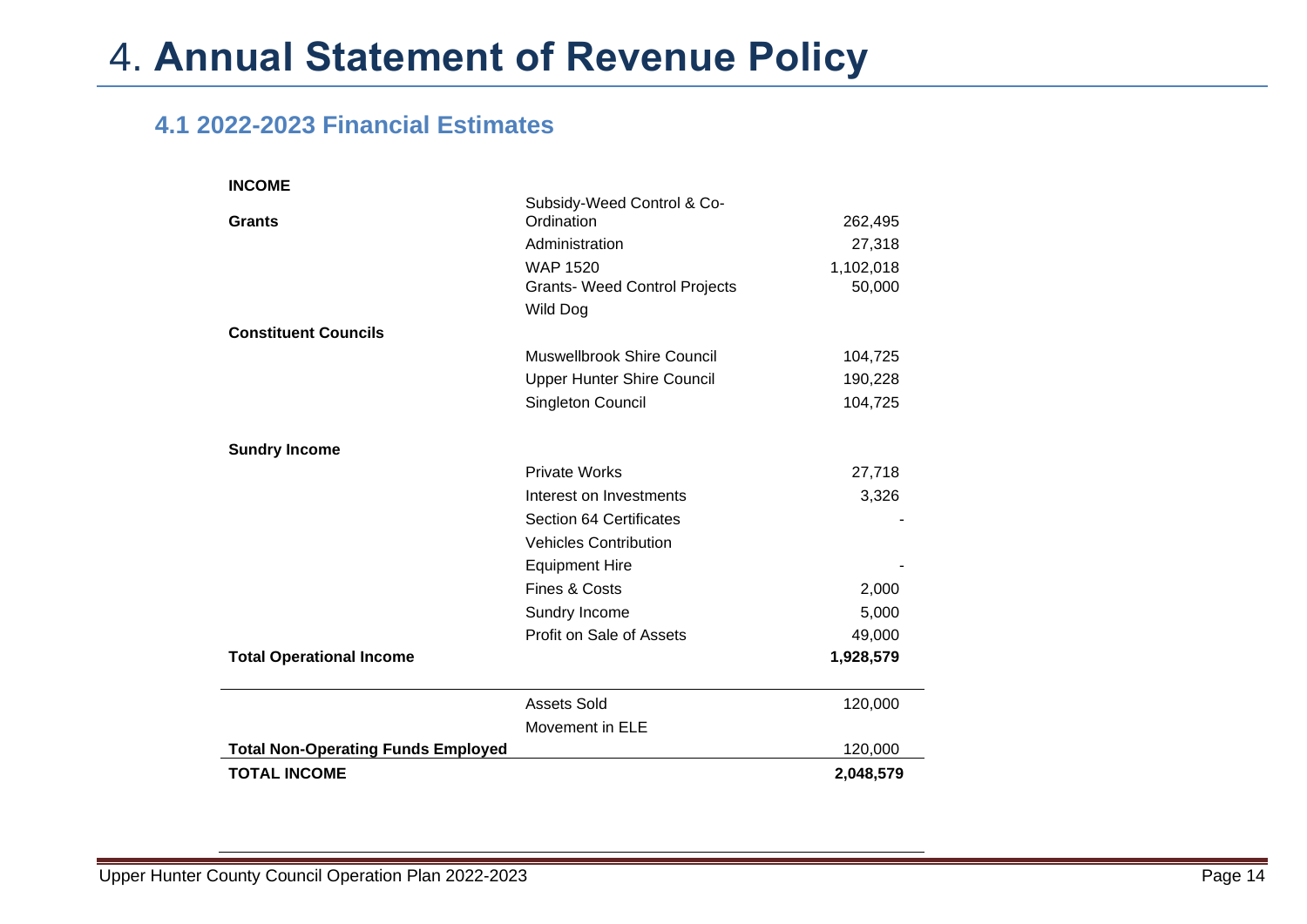### **EXPENDITURE Operating Expenditure**

| <b>Administration</b>               |                                             |         |
|-------------------------------------|---------------------------------------------|---------|
|                                     | Administration (General Manager)            | 113,850 |
|                                     | Administration WAP (HLLS)                   | 116,702 |
|                                     | Administration WAP (UHWA)                   | 27,318  |
|                                     | <b>Administration HLLS Projects</b>         |         |
|                                     | <b>Rental &amp; Administration Support</b>  | 13,305  |
| <b>Members Expenses</b>             |                                             |         |
|                                     | Chairman's Allowance                        | 4,000   |
|                                     | Members Fees Sec 29A                        | 13,020  |
| <b>Subscriptions</b>                |                                             |         |
|                                     | Control of High Priority Invasive<br>Plants | 46,250  |
|                                     | Hunter WAP 2025                             | 985,316 |
|                                     | <b>Weed Control Grant Projects</b>          | 50,000  |
|                                     | <b>HLLS - Strategic Projects</b>            | 60,000  |
|                                     | <b>UHWA - Strategic Projects</b>            | 60,000  |
|                                     | <b>Broom</b>                                |         |
|                                     | <b>Wild Dog</b>                             | 250,000 |
| <b>Private Property Inspections</b> |                                             |         |
|                                     | <b>Fields Ground</b>                        | 146,680 |
|                                     | <b>Fields Aerial</b>                        |         |
|                                     | <b>Staff Training Wages</b>                 | 6,000   |
|                                     | Office                                      | 60,000  |
| <b>Additional Items</b>             |                                             |         |
|                                     | Schools/Conferences                         | 12,000  |
|                                     | <b>Field Days</b>                           | 7,863   |
|                                     | Small Plant & Equipment                     | 1,200   |
| <b>Office Expenses</b>              |                                             |         |
|                                     | <b>Clerical Assistance</b>                  |         |
|                                     | Advertising                                 | 2,000   |
|                                     | Postage                                     | 111     |
|                                     | <b>Sundries</b>                             | 500     |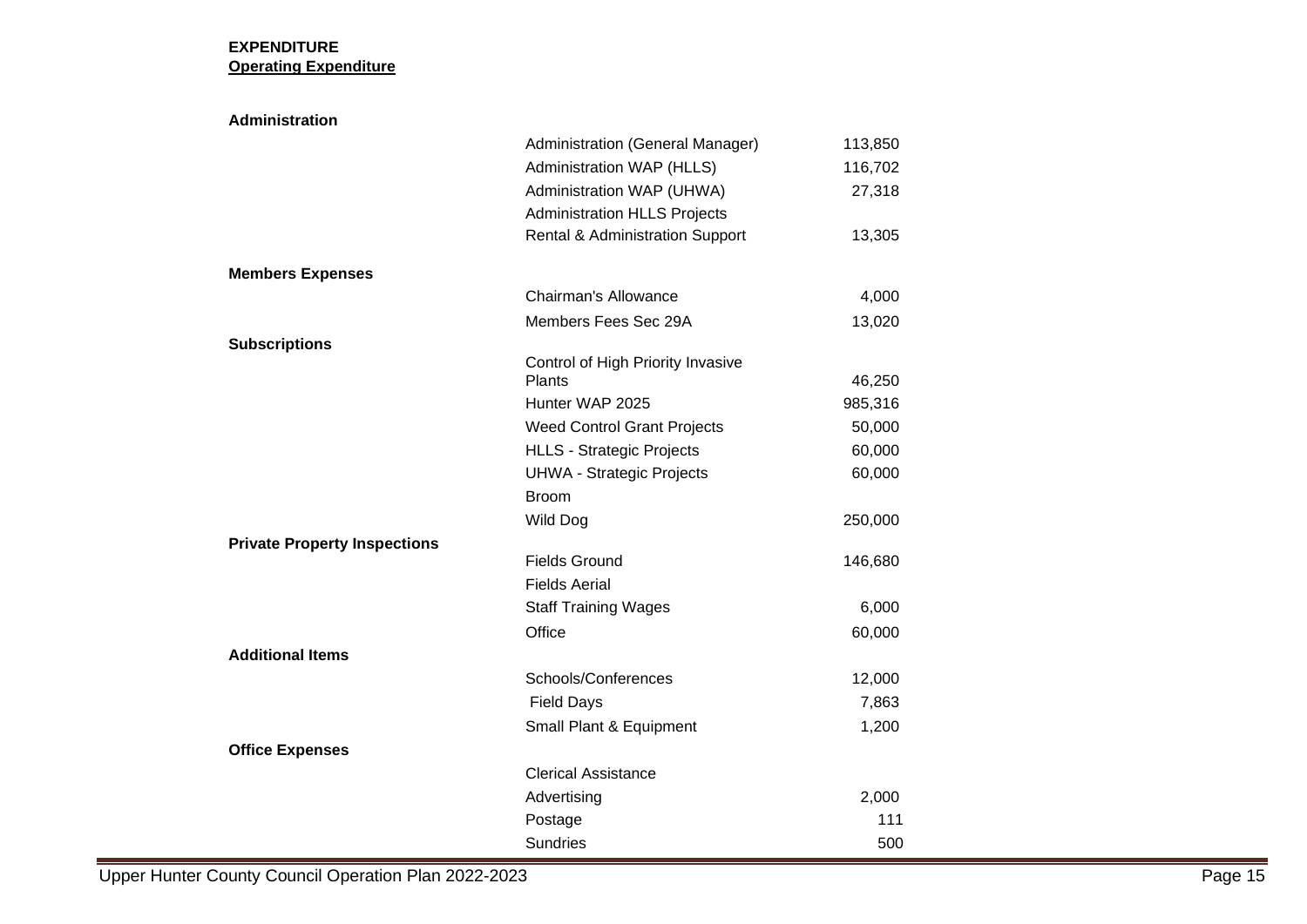|                                             | <b>Telephone Charges</b>                | 8,464     |
|---------------------------------------------|-----------------------------------------|-----------|
|                                             | Stationery                              | 2,000     |
|                                             | Legal Expenses                          | 660       |
|                                             | <b>Computer &amp; Software Expenses</b> | 27,852    |
|                                             | Hardware Lease Rental                   | 1,875     |
| <b>Insurance</b>                            |                                         |           |
|                                             | <b>Members Accident</b>                 | 1,401     |
|                                             | <b>Fidelity Guarantee</b>               | 571       |
|                                             | Professional Indemnity                  | 9,657     |
|                                             | Miscellaneous                           | 2,799     |
| <b>Bank Charges &amp; FID Tax</b>           |                                         |           |
|                                             | <b>Bank Charges</b>                     | 1,157     |
|                                             | <b>Audit Fees</b>                       | 13,194    |
| <b>Sundry Administration Expenses</b>       |                                         |           |
|                                             | Fringe Benefit Tax                      | 1,188     |
|                                             | Miscellaneous                           | 1,425     |
|                                             | <b>Host Meetings</b>                    | 459       |
|                                             | Depot Expenses                          | 53,561    |
| <b>Private Works/Cost of Chemicals sold</b> |                                         |           |
|                                             | <b>Private Works</b>                    | 16,631    |
| <b>Depreciation</b>                         |                                         |           |
|                                             | Plant                                   | 9,060     |
|                                             | Office Equipment                        | 1,724     |
|                                             | Loss on Sale of Assets                  |           |
| <b>Total</b>                                |                                         | 2,154,791 |
| <b>Employment Overheads</b>                 |                                         |           |
|                                             | <b>Annual Leave</b>                     | 37,862    |
|                                             | Long Service Leave                      | 17,891    |
|                                             | <b>Sick Leave</b>                       | 9,859     |
|                                             | <b>Public Holidays</b>                  | 18,730    |
|                                             | Special Leave                           |           |
|                                             | Insurance - Accumulated Sick Leave      |           |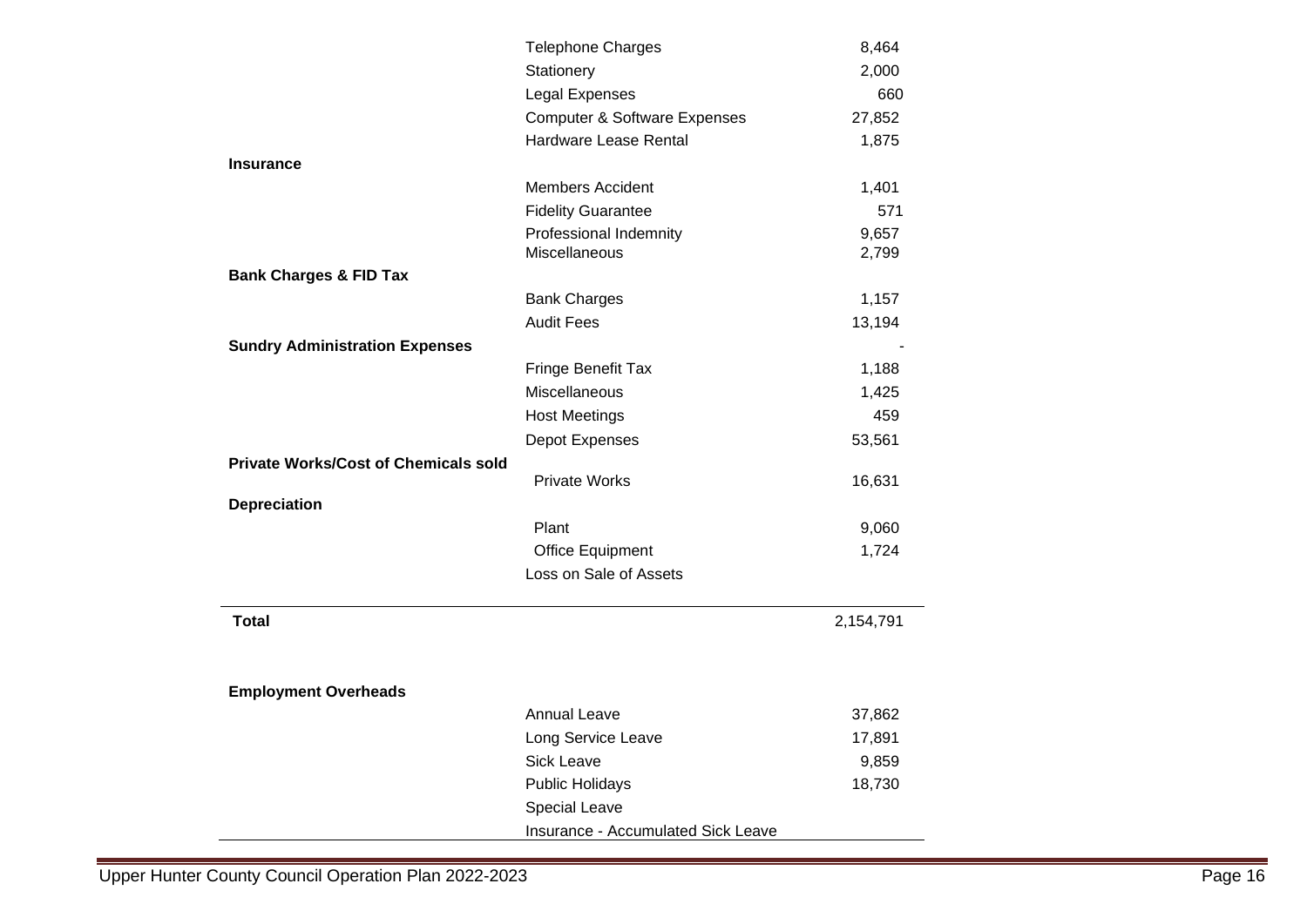| <b>OPERATING SURPLUS(DEFICIT)</b>   |                                                       | (226, 212) |
|-------------------------------------|-------------------------------------------------------|------------|
|                                     | <b>TOTAL EXPENDITURE</b>                              | 2,369,791  |
|                                     |                                                       |            |
| <b>Total Non-Operating Expenses</b> |                                                       | 215,000    |
|                                     | - Office Equipment                                    |            |
|                                     | - Computer Hardware                                   |            |
|                                     | - Large Plant Items                                   | 25,000     |
|                                     | - Small Plant Items                                   |            |
|                                     | - Inspectors Vehicles                                 | 190,000    |
|                                     | - CWO Vehicles                                        |            |
|                                     | <b>Acquisition of Assets</b>                          |            |
| <b>Non-Operating Funds Employed</b> |                                                       |            |
| <b>TOTAL OPERATING EXPENSES</b>     |                                                       | 2,154,153  |
|                                     |                                                       |            |
|                                     | <b>Employment Overheads - Distributed</b>             | (161, 939) |
|                                     | <b>Protective Clothing</b>                            | 5,667      |
|                                     | <b>Interview Expenses</b>                             |            |
|                                     | <b>Medical Expenses</b>                               |            |
|                                     | Cont.<br>Training                                     | 9,877      |
|                                     | Superannuation<br>Local Government Super - Additional | 53,474     |
|                                     | <b>Workers Compensation - Excess</b>                  |            |
|                                     | <b>Workers Compensation</b>                           | 8,580      |
|                                     |                                                       |            |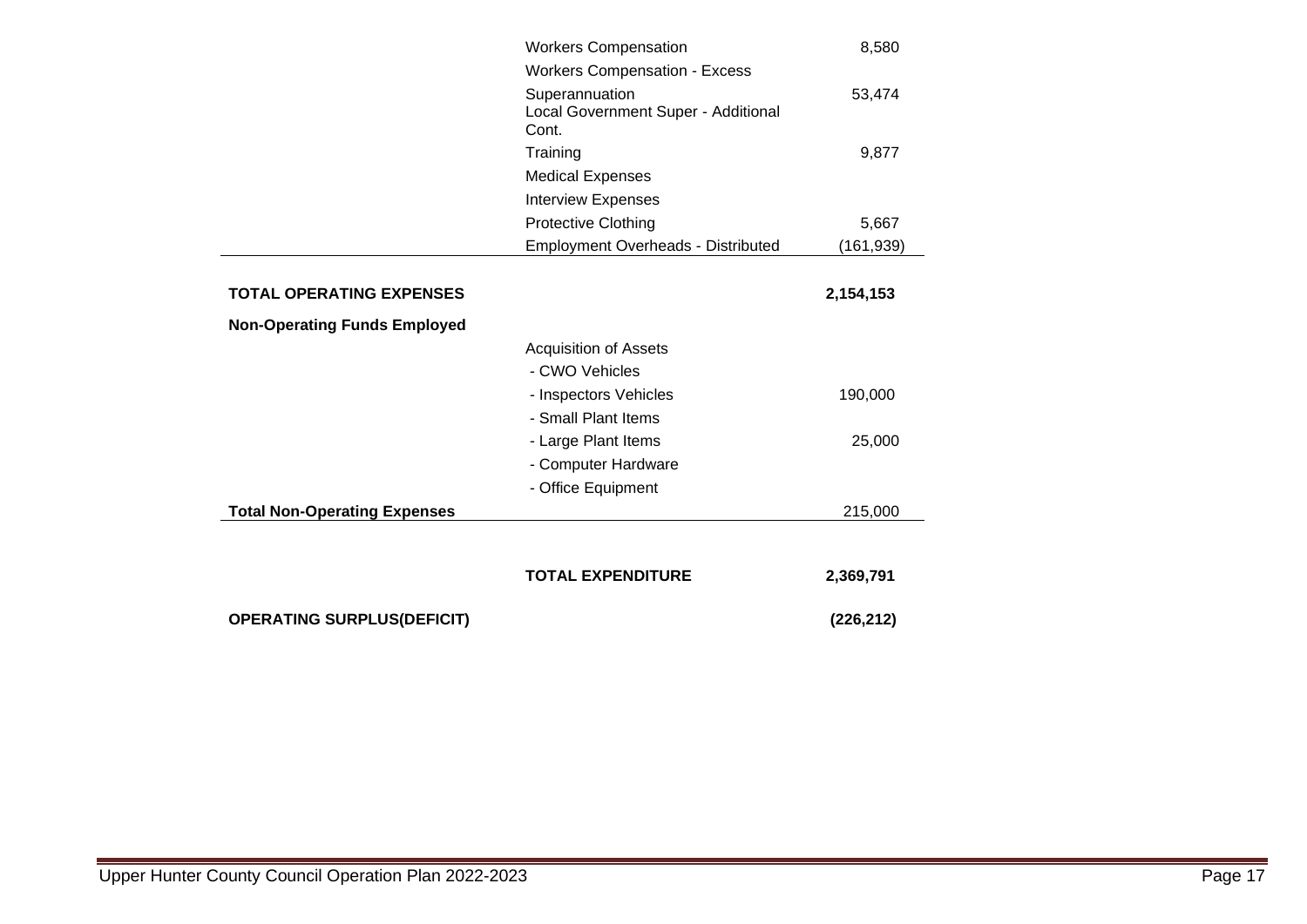#### **RESTRICTED CASH ASSET MOVEMENTS**

### **Transfers to Restricted Assets**

| <b>Employees Leave Entitlements</b> | 15,525 |
|-------------------------------------|--------|
| Regional Weed Action Plan Grant     |        |
| <b>Spray Equipment Replacement</b>  |        |
| CMA - Grants                        |        |
| <b>HLLS - Wild Dogs</b>             |        |
| <b>HLLS- Invasive Plant</b>         |        |

### **Total - Transfer to Restricted Assets** 15,525

### **Transfers from Restricted Assets**

|                                         | <b>Employees Leave Entitlements</b> |         |
|-----------------------------------------|-------------------------------------|---------|
|                                         | Regional Weed Action Plan Grant     | 26,737  |
|                                         | <b>HLLS -Wild Dog</b>               | 250,000 |
|                                         | <b>HLLS- Strategic Projects</b>     | 60,000  |
|                                         | <b>Broom</b>                        |         |
| <b>Total - Transfer from Restricted</b> |                                     |         |
| Assets                                  |                                     | 336,737 |
|                                         |                                     |         |
|                                         |                                     |         |

| <b>Result after Operations</b>        | (226, 212) |
|---------------------------------------|------------|
| <b>Equity Movement</b>                | (95,000)   |
| <b>Results After Equity Movements</b> | (321, 212) |
| <b>Restricted Assets Movement</b>     | 321,212    |
| <b>Net Result</b>                     |            |

 $\overline{a}$